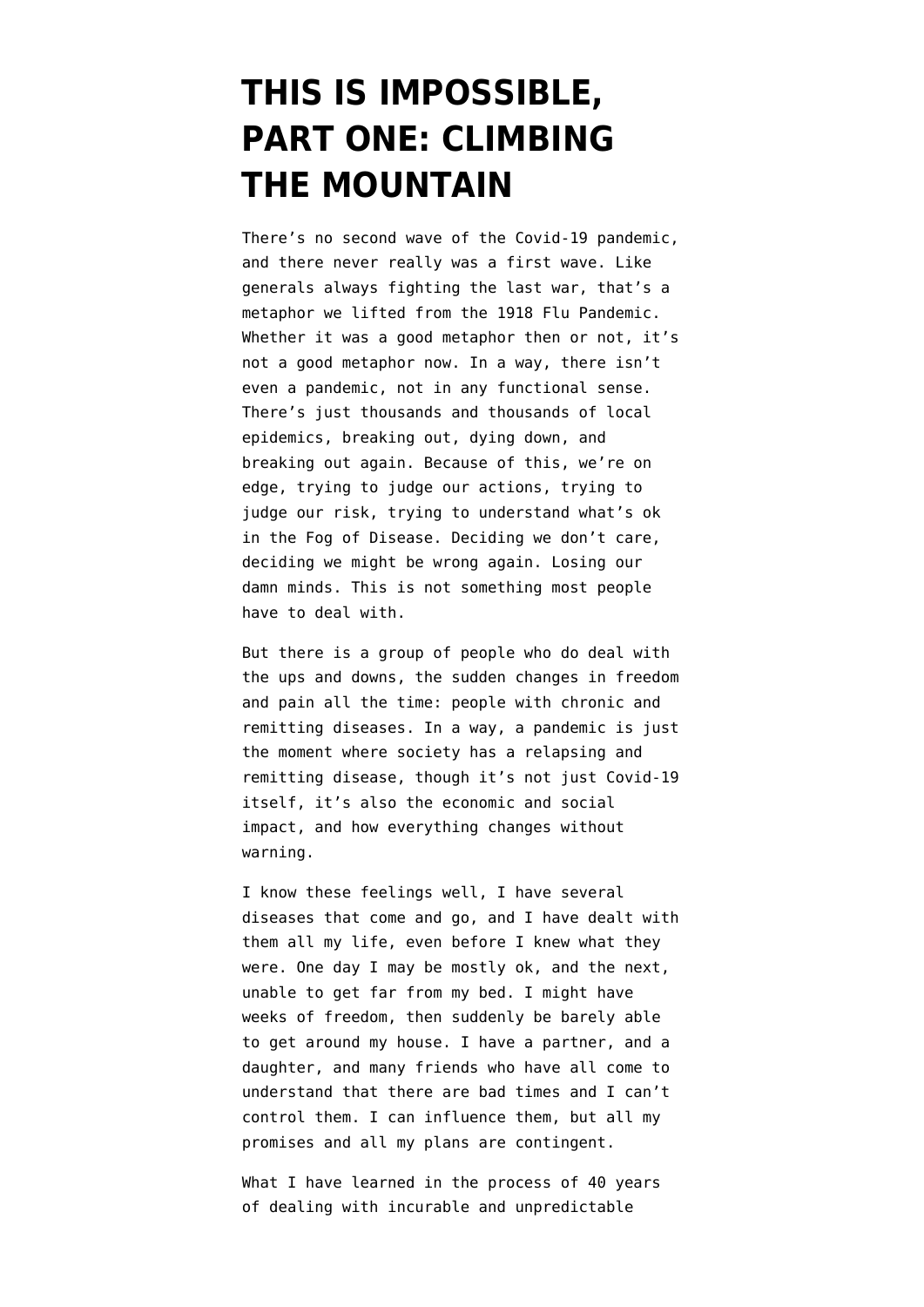illness suddenly applies to the whole damn world, so here goes.

I call the process Climbing the Mountain, partly because I can't climb a mountain. The Himalayas are right out.



*I can push it down further but I'm told that's gross.*

I have a disease called Ehlers-Danlos Syndrome ([hEDS](https://rarediseases.info.nih.gov/diseases/2081/hypermobile-ehlers-danlos-syndrome)) which causes my joints to skitter around in unpleasant ways, and when I was young I had a number of amazing party tricks my physical therapist has banned me from ever doing again. But I can show you one with my thumb doing things thumbs aren't supposed to do, which has also been voted by one party of friends the least gross. When I was young I was a gymnast and a dancer, which is a mixed bag for EDS kids. You're likely to damage your body, but you also get used to using and living in a damaged body, which can be a real blessing as you get older.

The first part of Climbing the Mountain, and for many people the hardest, is accepting what is. Just that: accepting what is, right now. There's something bold and great in rejecting what is and doing what's not possible, at least in stories. And there is power in rejecting the idea that what is can't be changed, because it always can be in some way. But without accepting what is, you can't make wise choices on how to change it.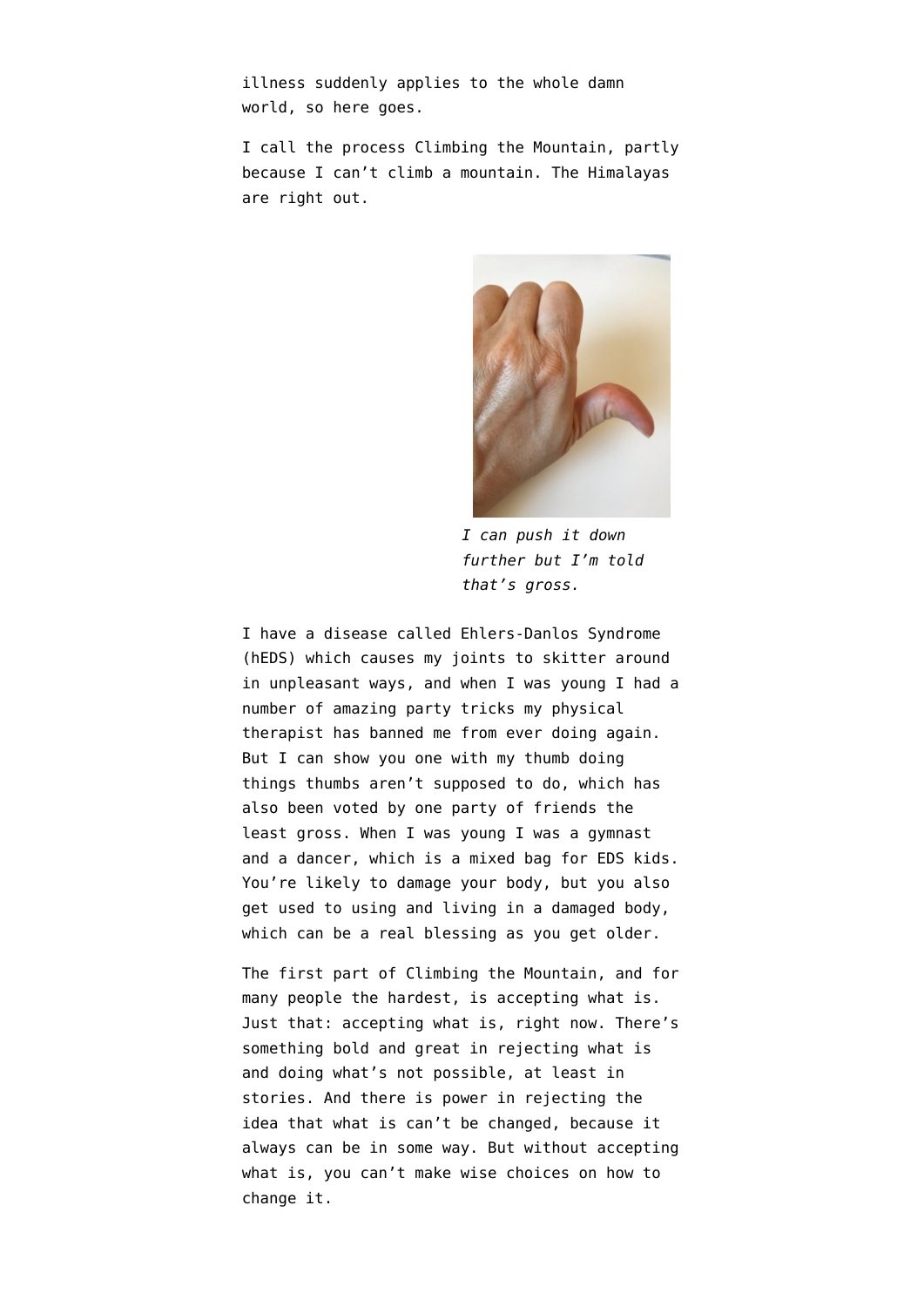I can't climb a mountain. We can't stop or cure SARS-CoV-2, at least right now. We can't just go back to life as we knew it. One of the things you have to accept with chronic illness is that what was normal is gone, and it's never coming back.

Let me say that again: *What was normal life for you, from birth to 2019, is gone. It's never coming back. Ever. What's in front is unknown, confusing, distressing, painful, and not what you know as normal, and all you can do is go forward to climb a mountain you can't climb.*

I have PTSD, which some clinicians classify as cPTSD, but for the sake of clarity I'll just call it fucking awful PTSD. Sometimes I can't get out of bed because my brain is torturing me. One of the things I have PTSD from is an episode of activities done to me as a child in a clinical setting that many years later the US government would call "enhanced interrogation techniques" when done to Iraqis. Also, I have lost many people I loved. I have been homeless, stalked, and beaten. I have been hounded and harassed. I come by my crazy honestly. I have nightmares most of the time, and mornings just aren't a thing I can do very often. When you're looking forward into an abyss and feeling weak, it's easy to write yourself, the world, or both, off. But just accepting the limitations makes you stronger. I pick my weak times and distract myself. I don't try to be strong in the morning, when I'm waiting for the howling ghosts in my head to die down. But I've learned that they will.

This is the time I am preparing to climb the mountain. I eat a bit, do something nice, look after a plant, look at something pretty. [NatGeo](https://twitter.com/NatGeo) social media accounts are great. Food posts, nature, ceramic art, are all how I un-doomscroll in the morning, when I'm waiting for the screaming demons of last night to fade away.

For everyone, for you, now, it's the same. You need a method of un-doomscroll to let dread and sadness pass. Nature Instagram, [Paleontology](https://commondescentpodcast.podbean.com)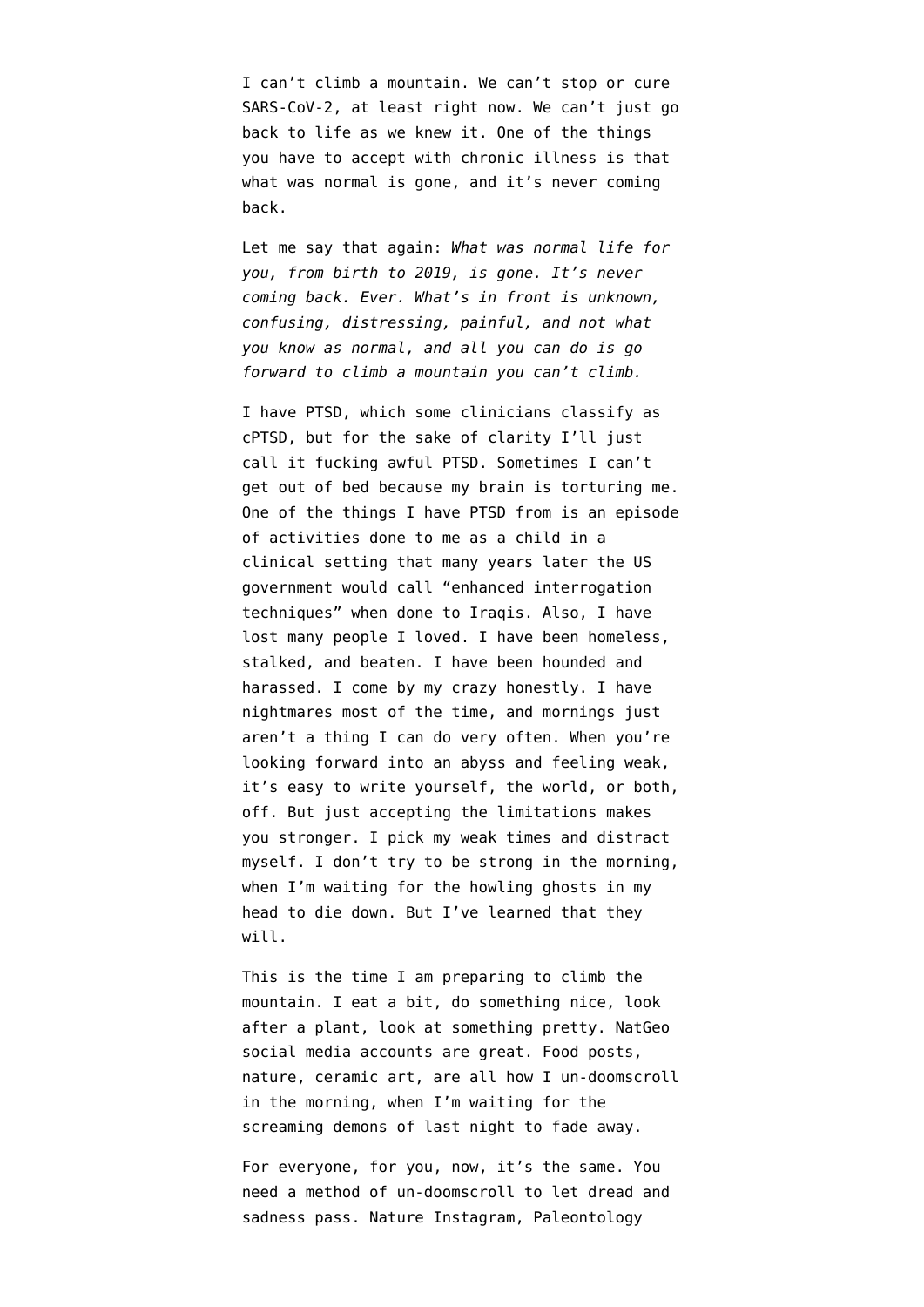[podcasts,](https://commondescentpodcast.podbean.com) [Bird YouTube](https://www.youtube.com/watch?v=2d3dOam9Hg4). It's all great.

Then, the climbing.

I am currently training to do a half-marathon. It's something I've been doing on and off for about four years. Obviously, as my doctor and physical therapist would tell you, I should not run a half marathon, and it's not my real goal. My real goal is a full marathon. 15 years ago when I got to my first physical therapist and was diagnosed with hypermobility, I couldn't walk. "I'd like to do martial arts and parkour one day," I told her. She gave me a look I can't fit in words and replied "Let's get you walking and see if we can get you back on a bike." We did both of those, but it was long and hard and painful and I cried a lot. I still cry a lot, which is ok and kind of my thing.

I have had to start and stop my marathon training more times than I care to count, because I don't care to count at all. I need every day to be new, because I can't control where it goes. I listen to my body, and my reality, and let that guide me. I didn't learn this with EDS originally, I learned it with my first chronic condition, childhood-onset IBS. I learned that sometimes I could do anything I wanted, and sometimes I couldn't leave the house without throwing up and shitting myself. It's a lot better than it was, because I've learned it. I've accepted it. Not at once, but eventually after a lot of failure and pain and gross bodily fluids. I did eventually accept it, I listened to it, some have said I gave into it. "You let these things define you and limit you," I've been told by so many able-bodied people who I think just didn't like what I represented: Working with a thing you can't control, and can't beat, taking over your life.

There's a thing you can't control, and can't beat, taking over your life right now.

Working with that kind of thing means being mindful in the moment. Can I eat this? I ask myself, and if the answer is no, I don't.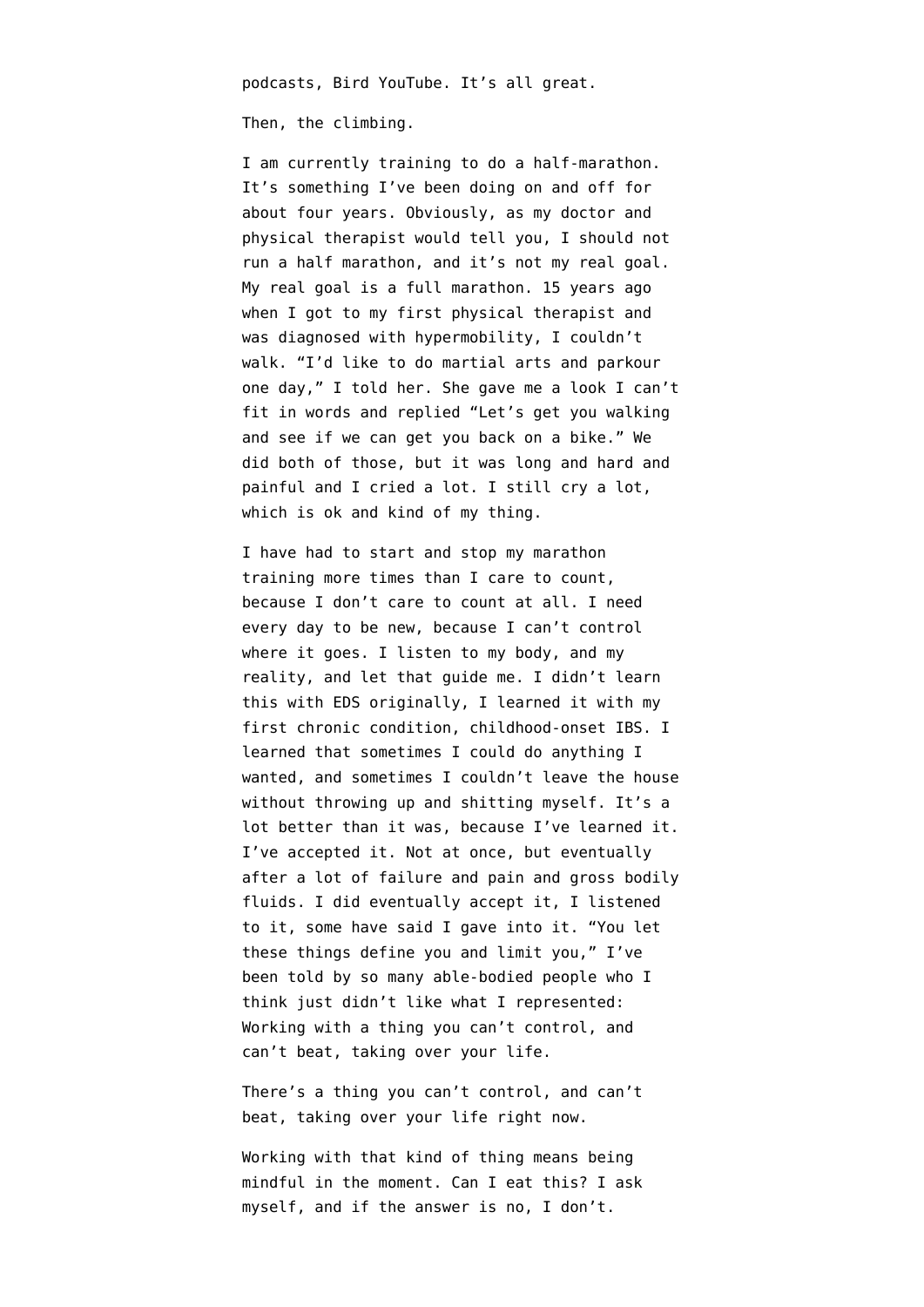Sometimes that means missing out, and sometimes it means pissing off friends and being a damn inconvenience. "How is the bathroom situation where we're going?" "What kind of food is available, can I bring my own?" And the most dreaded and annoying: "I have to leave now. Right now."

For you now, it's the same. "Can I go there?" "Is this way of eating out ok?"

"Do the government guidelines make sense?"

"How does this damn thing work and why does it keep changing?"

This is all the discomfort of climbing the mountain. You learn, you fiddle with it, and you let it change. You accept the change. You update how you live, knowing you'll update it again.

But there's the fun part too. Figuring out how long I can run/walk (called [Jeffing](https://www.youtube.com/watch?v=65_LMjoYFaI) in the running world) when I'm training, and learning to be an excellent cook in the process of understanding my relationship with food. But neither of these make it all better. Not training or cooking, or therapy for Major Depressive Disorder or medications for PTSD gets me to the top of the mountain. It's like I keep telling you, I can't climb to the top of the mountain. We can't just make this go away. We won't, and we can't. It just is.

But, I can climb. Almost every day, in some way or another. And when I fall, and I will inevitably fall, I will land higher on the mountain than I would have if I hadn't been climbing.

That's the trick. Right there.

Everyday you accept what is and work with it. Everyday you exercise your mind, body, and spirit. When you fall, and you will fall, you won't be as low on the mountain. And you can climb a little higher until the next fall.

I know it sounds sisyphean. But it's just